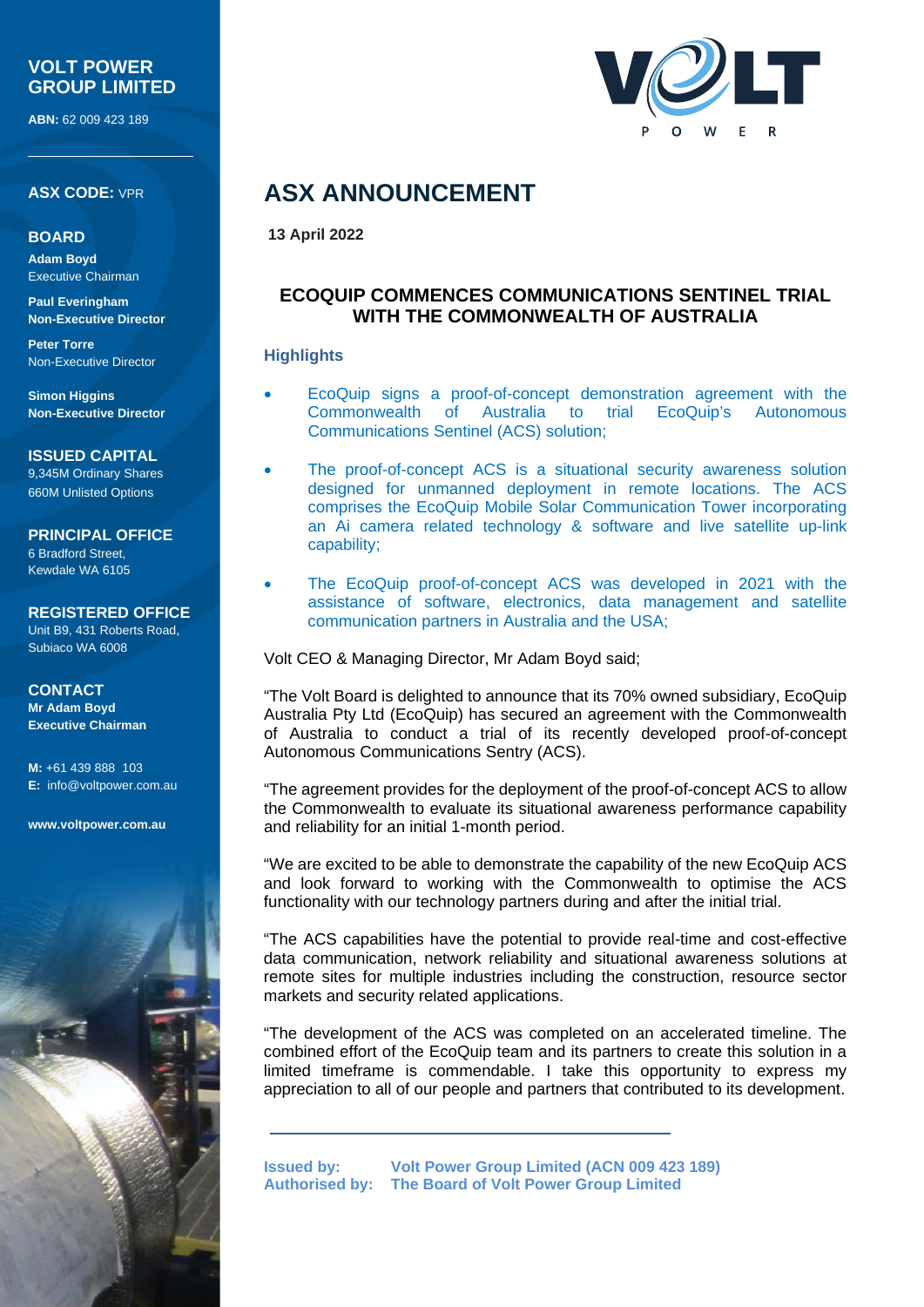

# **About Volt**

**Volt Power Group Limited (ASX: VPR)** is a transitioning power and infrastructure asset / equipment developer and owner. The Company's businesses develop and commercialise innovative proprietary equipment delivering "step change" client productivity and cost benefits achieving annuity earnings for the Company.

#### **Business Activity Summary**

These activities of our businesses include:

- ATEN (100%) ATEN is a zero-emission waste heat to electricity equipment solution. The ATEN is at an advanced stage of initial commercialisation (certified Australia Innovation Patent secured). Refer below;
- **Wescone** (100%) the proprietary owner of the globally unique Wescone W300 sample crusher predominantly deployed throughout the global iron ore sector. Wescone has a successful 25+ year operating track record and recently developed a new crusher with larger dimensional acceptance, improved reduction ratio and durability specifications;
- **EcoQuip** (~70%) a developer and owner of a 'best in class' Mobile Solar Light & Communications Tower solution (MSLT / MSCT) incorporating robust design attributes including US military spec design & build quality, solar / lithium (LFP) battery storage solution and advanced power management, data telemetry & control system capable of LED lighting, LTE Wi-Fi, point to point microwave, environmental monitoring and CCTV technology retro-fit; and
- **Acquisition / Development Strategy** The Company actively pursues opportunities to expand its broader renewable and low emission power generation, infrastructure asset / equipment and project delivery capability.

**About the ATEN Technology (AIP #2020101347):** The ATEN comprises a modular, power generation equipment package capable of harvesting 'low' grade industrial waste heat to generate zero emission baseload electricity. ATEN generated electricity is expected to significantly reduce 'energy intensive' industry energy costs via the displacement of grid sourced electricity or fossil fuel usage associated with electricity generation.

The global industrial complex vents a significant quantity of 'low' grade waste heat to atmosphere. This quantity of unexploited waste heat presents an outstanding opportunity for the commercial roll-out of the ATEN Technology.

The ATEN's simple, high efficiency design and modular configuration - developed to maximise its integration capability - provides a low capex, uniquely compatible and scalable solution for the exploitation of 'low grade' industrial waste heat from multiple sources. Volt's priority target markets for the commercialization of the ATEN Technology include the resources and industrial processing sectors.

The salient ATEN Waste Heat to Power technology benefits that resonate with power station owners include:

- Baseload, zero emission incremental power generation (Scope 1 Emission reduction);
- Levelised Cost of Electricity (LCOE)\* up to  $~50\%$  lower than gas and  $~80\%$  lower than diesel generation;
- LCOE\* ~25% 50% lower than Solar / BESS installations based on equivalent annual generation